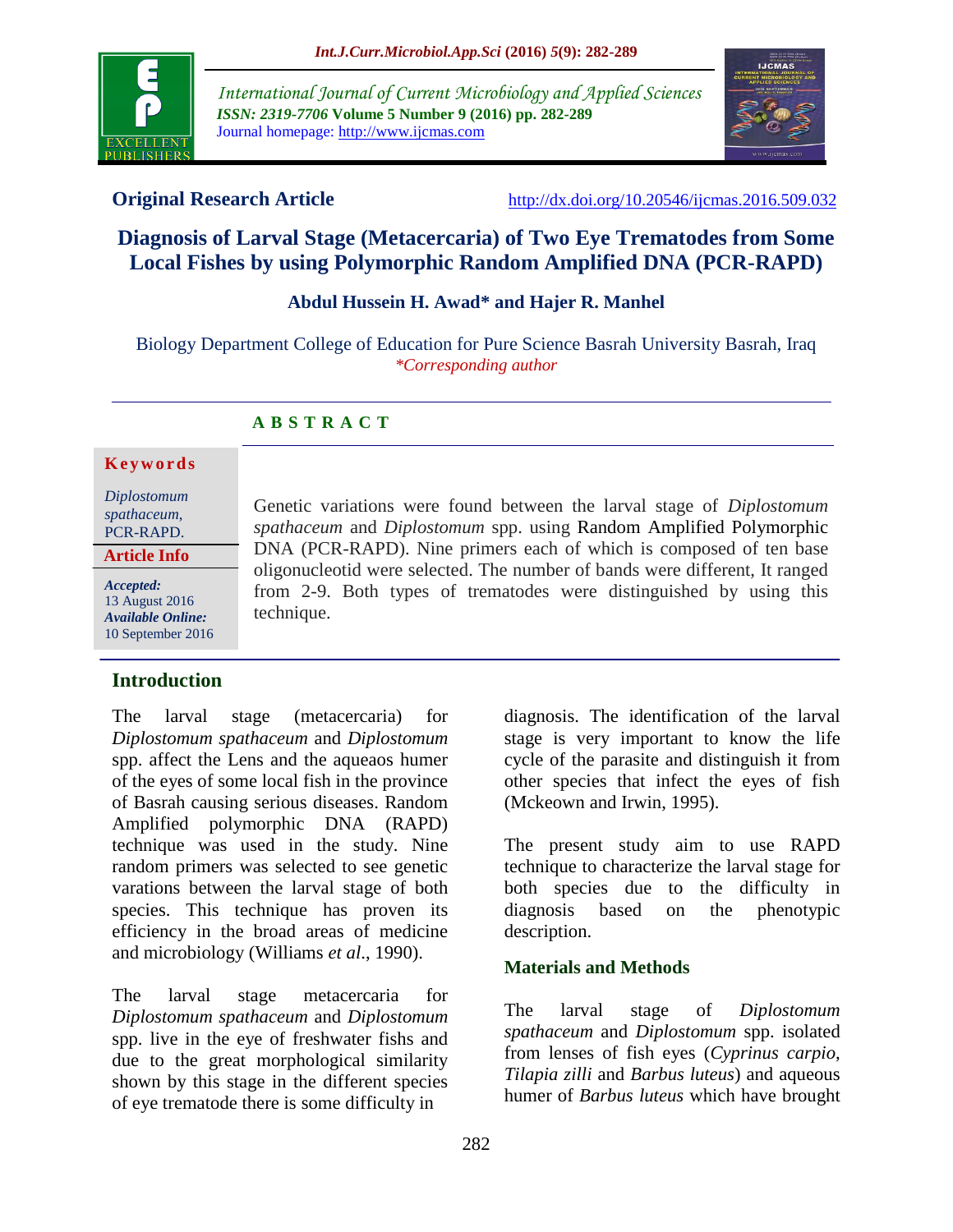from Garmat Ali river was frozen immediately to  $20^{\circ}$ c.

## **DNA Extraction**

DNA for larval stage of both species was extracted according to Benito *et al*.(1993) with some modification.

### **Detection of DNA**

### **Agarose gel preparation**

The samples was left on the agarose gel concentration 1% (0.25 mg agarose type Scharlab SL) Spanish origin . 0.1 µL Ethidium Bromid stain was added. The gel poured into the mold and left 10-15 minute for the purpose of cohesion.

## **Agarose Gel Electrophoresis (AGE)**

The template was immersed in the main basin content solution (10X TBE) .9 ul of DNA output mixed with 3 um Bromophenol Blue stain and the mixture is injected into the pits equipped with the power supply 80 Volt and 120 Mali ambir for half an hour The gel is examined in UV light.

### **The assess of the DNA**

The presence of the DNA was detected using UV light type of Cleaver Scientific Itd (CS). The thickness of the bands of the DNA as well as presence or absences of a smear that indicate the presence of impurities which reflects the efficiency and purity of DNA extraction.

### **Amplified of the DNA**

The DNA was amplified using Williams *et al*. (1990) method.

20 µL from Master Mix equipped by Bioneer company was used. The PCR Buffer 10X consists of 10 mM Tris-HCL

 $(pH 9.0)$ , 30 mM KCL, 1.5 mM MgCl<sub>2</sub>, 1% gelatin and dNTPs ( dATP , dTTP ,dCTP ,dGTP ) at concentration 250 ul, 1 µL *Taq* DNA polymerase. Nine random primers equipped by Bioneer company (Table 1).Tubes was numbered with sample number that was added to the tube and by the initiator added to the tube as follows:

| gradation    | component       | size         |
|--------------|-----------------|--------------|
|              | <b>DNA</b>      | μL           |
|              | Distilled water | $7.5 \mu L$  |
|              | Primer          | uL           |
| <b>Total</b> |                 | $13.5 \mu L$ |

The component mixed well by Vortex for 30 second. The samples are numbers 1-9 and arranged on the X-axis, while primers arranged on the Y-axis in order to facilitate the handling of the specimens.

The tubes transferred to Thermocycler Cleaver Scientific (CS) to start amplified interaction. The following interaction program was chosen:

| <b>Steps</b>          | temperature    | <b>Time</b>      | <b>Cycles</b> |
|-----------------------|----------------|------------------|---------------|
| <b>Denaturation 1</b> | $95^{\circ}$ c | $5 \text{ min}$  | 1 cycle       |
| <b>Denaturation 2</b> | 94 $\degree$ c | 1 <sub>min</sub> |               |
| <b>Annealing</b>      | $36\degree c$  | 1 <sub>min</sub> | 40 cycle      |
| <b>Extension 1</b>    | $72^{\circ}$ c | 2min             |               |
| <b>Extension 2</b>    | $72^{\circ}$ c | 8 <sub>min</sub> | 1cycle        |

Agarose gel at concentration 2% was prepared with same way that mentioned earlier. The Samples and and the Ladder was carried in the pits and immersed in a solution of the gel slab (TPE, PH= 8) the polar linked to power supply 70 Volt, 120 Ampere for 3 hours. The gel left was examined under UV light and photographed using the imaging device of the type Cleaver Scientific (CS). Molecular weights of multiplying segments were estimated according as to know molecular sizes standard.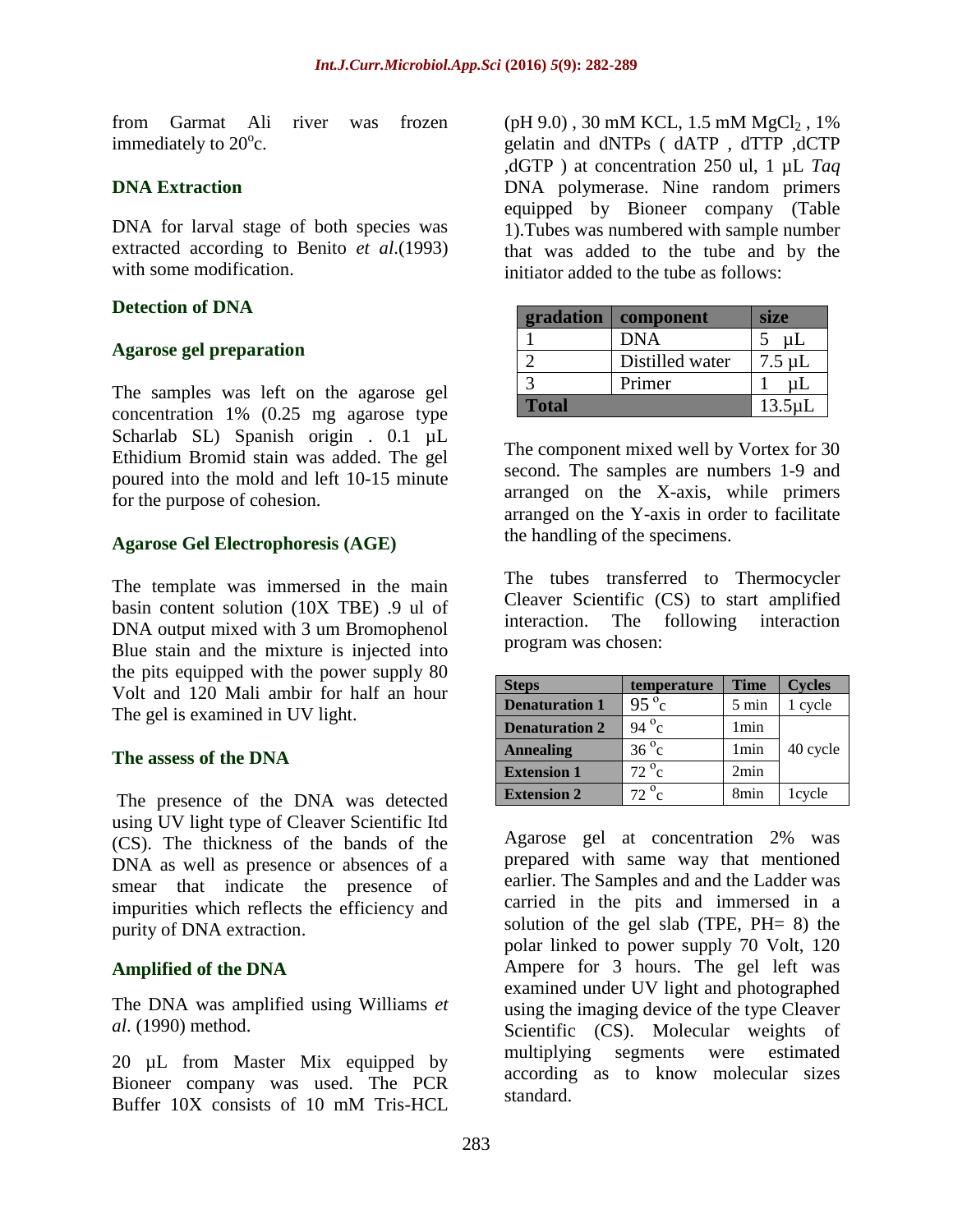## **Results and Discussion**

The number of multiplying bands for both species (Photo 1, Table 2) of trematodes was counted according to the program of photo capt M W (2000) by entering all the data into the computer.

The data were analyzed to estimate molecular weights (Photo 2) and to identify the resulting bands during the replication process (Nei and Li, 1979). The multiplication results of the two species were anlyzed to find Genetic Similarity (Taple 3) using the following equation:

 $SDd=2NDd / ND+Nd$ ..........(1)

SDd: represent Genetic Distance where D, d it represents the two species of trematodes with genotype required to find similarities between them.

D: metacercaria (*Diplostomum spathaceum*).

d: metacercaria (*Diplostomum* spp.).

NDd: represent the number of share bands for two species.

ND: total bands of the first species.

Nd: total bands of the second species.

The values of Genetic Similarities were calculated of the two species according to the following equation:

 $SDd= 2(6) / 46+49$ 

 $=0.125$ 

To find Genetic Distance between the two species the following equation was applied:

GDDd= 1- GSDd………….(2)

GDDd: represent Genetic Distance for D,d of both species.

GSDd: represent Genetic Similarities for both species,The Genetic Similarities of both species was:

 $GDDd = 1 - 0.125$ 

 $= 0.875$ 

In Iraq, no study concerning the use of RAPD technique with *Diplostomum.* The previous studies were based on phenotypic and morphological description of this parasite which is feasible at the present time due to the tremendous progress made in the use of PCR technique.

The RAPD technique characterized by speeds and shorten the steps ,small amount of DNA needed (Williams *et al*.,1990).

This technique is used to characterize some of the similar species which are difficult to distinguish on the basis of shape and phenotypic description.

It helps a lot to differentiate between species and strain of bacteria, fungi, plants and som trematodes (Wlesh and Mc Clelland, 1990; Tigh *et al*., 1994)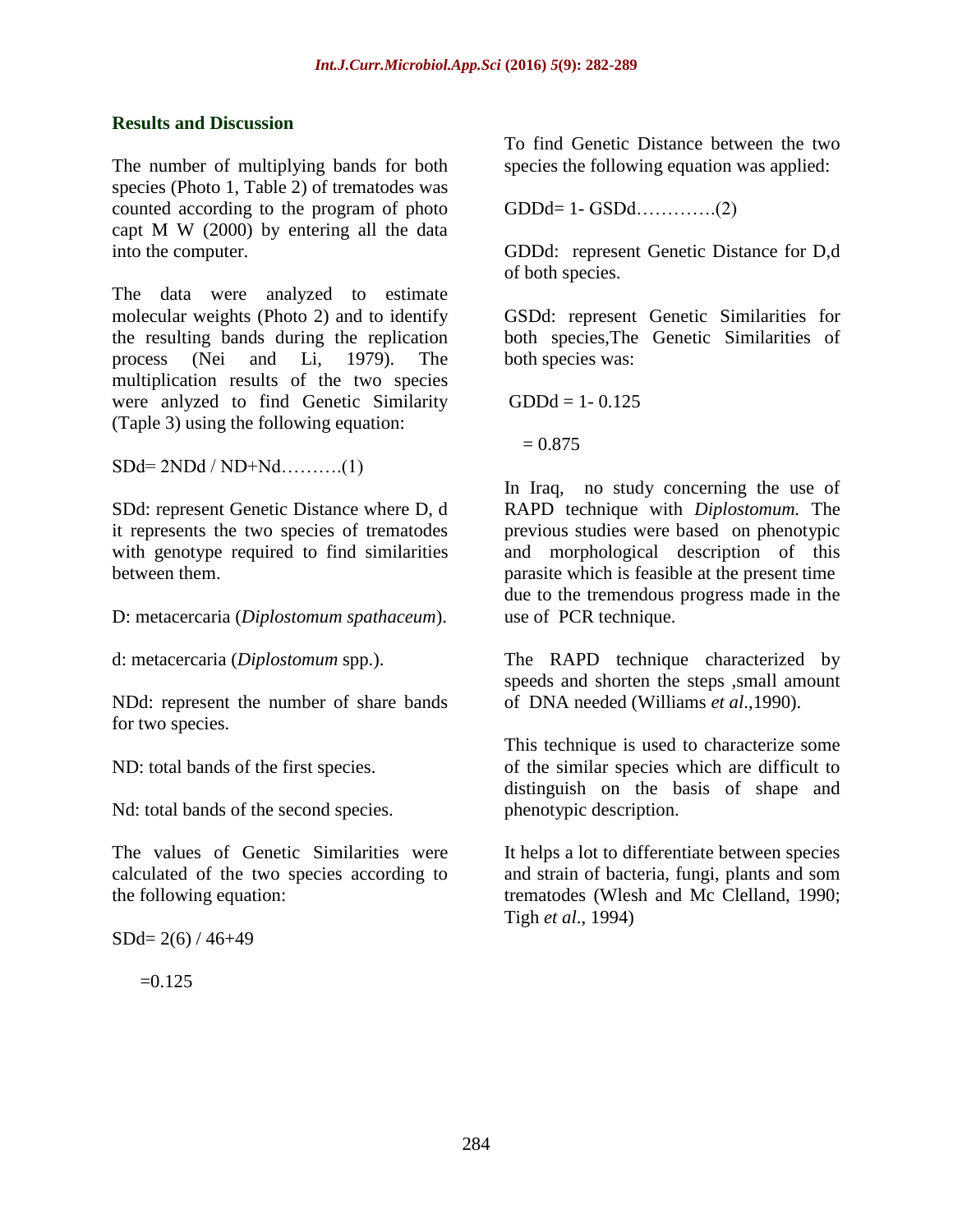| <b>Primer</b>  | <b>Primers Sequence</b> | GC%  |
|----------------|-------------------------|------|
| <b>OPA</b> .01 | 5 CAGGCCCTTC 3          | 70%  |
| <b>OPA .02</b> | 5 TGCCGAGCTG 3          | 70%  |
| <b>OPA .03</b> | 5 AGTCAGCCAC 3          | 70%  |
| <b>OPA .04</b> | 5 AATCGGGCTG 3          | 70%  |
| <b>OPA .05</b> | 5 AGGGGTCTTG 3          | 60%  |
| <b>OPA .06</b> | 5 GGTCCCTGAC 3          | 70%  |
| <b>OPA .07</b> | 5 GAAACGGGTG 3          | 60%  |
| <b>OPA .08</b> | 5 GTGACGTAGG 3          | 60%  |
| <b>OPA .09</b> | 5 GGGTAACGCC 3          | 70 % |

Table.1 The names and the sequences of nine random primers used in the study

## **Table.2** Band numbers showed by the nine primers of the two trematodes

|                              | <b>Primers</b> |  |                                              |  |  |  |  |  |  |  |  |  |  |  |
|------------------------------|----------------|--|----------------------------------------------|--|--|--|--|--|--|--|--|--|--|--|
| species                      |                |  | OPA1 OPA2 OPA3 OPA4 OPA5 OPA6 OPA7 OPA8 OPA9 |  |  |  |  |  |  |  |  |  |  |  |
|                              |                |  |                                              |  |  |  |  |  |  |  |  |  |  |  |
|                              |                |  |                                              |  |  |  |  |  |  |  |  |  |  |  |
| <b>Joint</b><br><b>bands</b> |                |  |                                              |  |  |  |  |  |  |  |  |  |  |  |

**Table.3** Genetic Similarity and Genetic Distance of the two trematodes by using the nine primers

| <b>Primers</b>                    |          |          |      |                |      |                | <b>OPA1 OPA2 OPA3 OPA4 OPA5 OPA6 OPA7 OPA8 OPA9</b> |      |  |
|-----------------------------------|----------|----------|------|----------------|------|----------------|-----------------------------------------------------|------|--|
| Genetic<br><b>Similarity</b>      | $\theta$ | $\Omega$ | 1.75 | $\overline{0}$ | 0.33 | $\overline{0}$ | 0.22                                                | 0.16 |  |
| <b>Genetic</b><br><b>Distance</b> |          |          | 0.75 |                | 0.66 |                | 0.78                                                | 0.84 |  |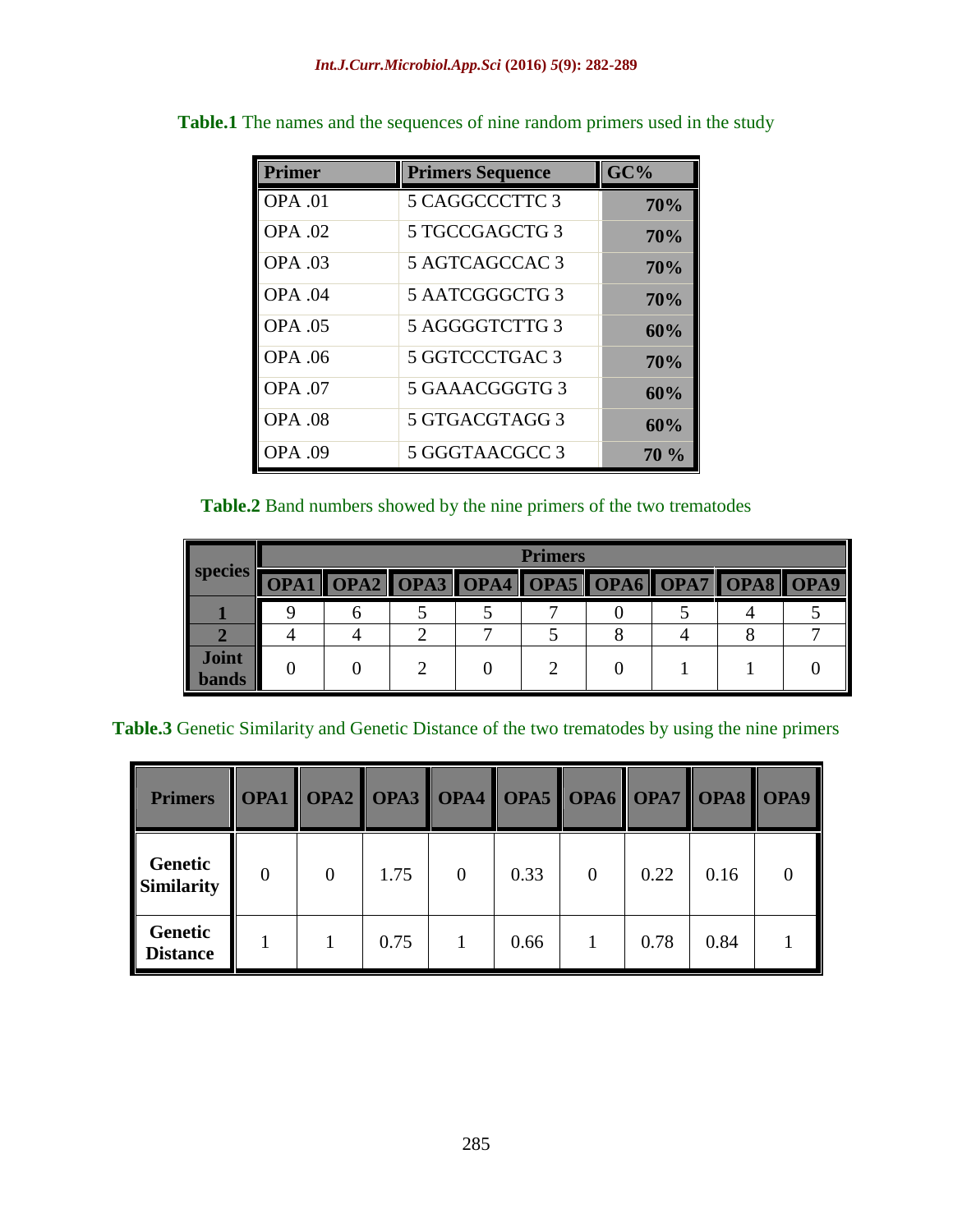|             | M.W. |     |                  |            |     |      |      |      |                |      |                |      |     |      |                |      |                |      |  |
|-------------|------|-----|------------------|------------|-----|------|------|------|----------------|------|----------------|------|-----|------|----------------|------|----------------|------|--|
| M           | OPA1 |     | OPA <sub>2</sub> |            |     | OPA3 |      | OPA4 |                | OPA5 |                | OPA6 |     | OPA7 |                | OPA8 |                | OPA9 |  |
|             | D1   | d1  | D2               | d2         | D3  | d3   | D4   | d4   | D <sub>5</sub> | d5   | D <sub>6</sub> | d6   | D7  | d7   | D <sub>8</sub> | d8   | D <sub>9</sub> | d10  |  |
| 2000        | 900  | 600 | 550              | 350        | 500 | 250  | 1600 | 700  | 1200           | 510  |                | 700  | 730 | 420  | 690            | 810  | 600            | 590  |  |
| 1600        | 800  | 520 | 500              | 300        | 410 | 210  | 600  | 600  | 800            | 480  |                | 530  | 510 | 380  | 510            | 790  | 410            | 310  |  |
| <b>1200</b> | 660  | 400 | 450              | <b>200</b> | 250 |      | 410  | 500  | 710            | 380  |                | 495  | 380 | 290  | 399            | 570  | 280            | 295  |  |
| <b>1000</b> | 580  | 295 | 400              | 180        | 210 |      | 220  | 410  | 690            | 250  |                | 420  | 300 | 240  | 340            | 460  | 250            | 250  |  |
| 900         | 500  |     | 330              |            | 190 |      | 200  | 370  | 510            | 200  |                | 370  | 240 |      |                | 400  | 100            | 200  |  |
| 800         | 470  |     | 280              |            |     |      |      | 320  | 380            |      |                | 310  |     |      |                | 340  |                | 180  |  |
| 700         | 370  |     |                  |            |     |      |      | 250  | <b>190</b>     |      |                | 230  |     |      |                | 290  |                | 150  |  |
| 600         | 340  |     |                  |            |     |      |      |      |                |      |                | 195  |     |      |                | 260  |                |      |  |
| 500         | 250  |     |                  |            |     |      |      |      |                |      |                |      |     |      |                |      |                |      |  |
| 400         |      |     |                  |            |     |      |      |      |                |      |                |      |     |      |                |      |                |      |  |
| 300         |      |     |                  |            |     |      |      |      |                |      |                |      |     |      |                |      |                |      |  |
| 200         |      |     |                  |            |     |      |      |      |                |      |                |      |     |      |                |      |                |      |  |
| <b>100</b>  |      |     |                  |            |     |      |      |      |                |      |                |      |     |      |                |      |                |      |  |

**Table.4** Molecular weight of the bands by using the nine primers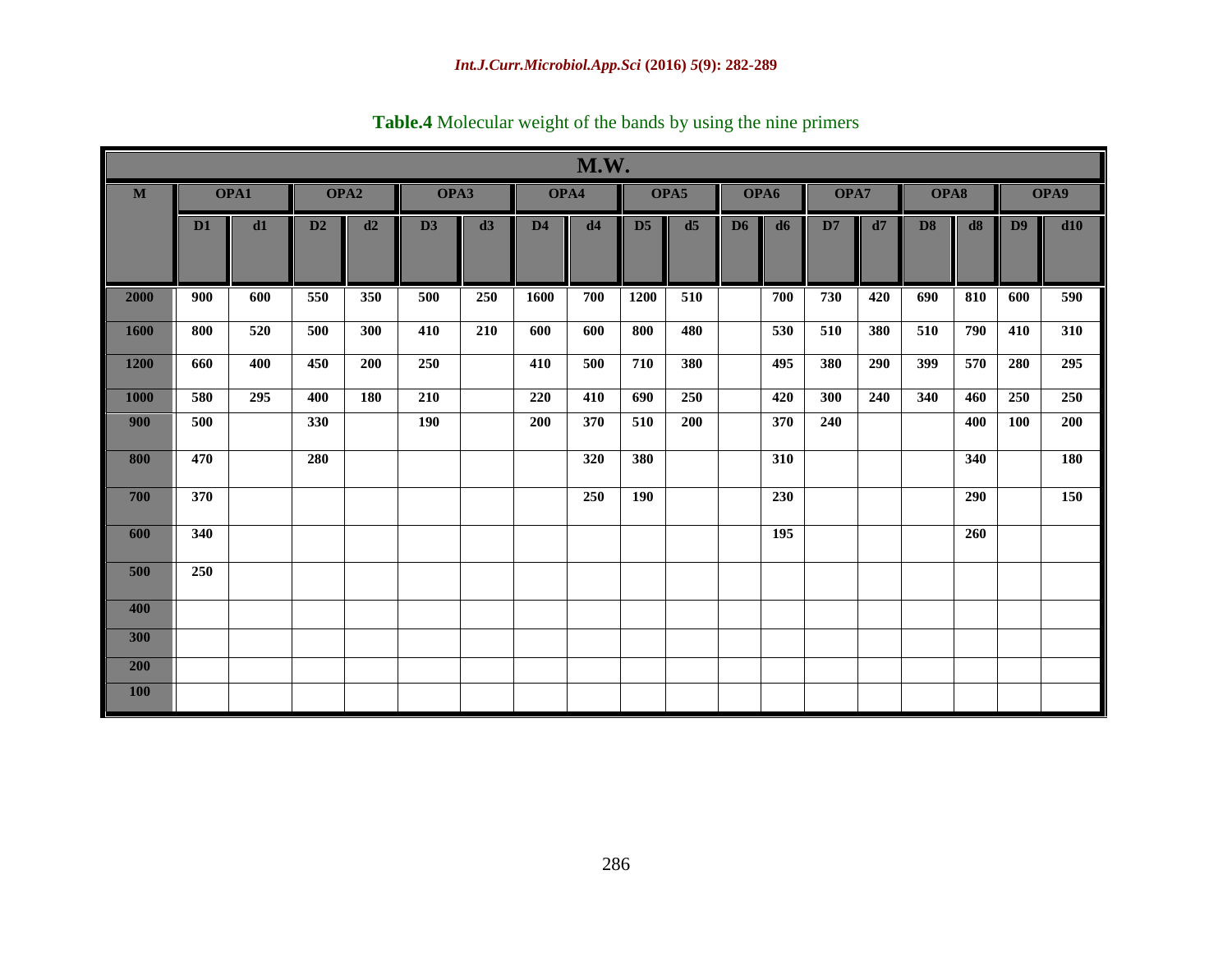



**Photo.2** Molecular weight of the ladder

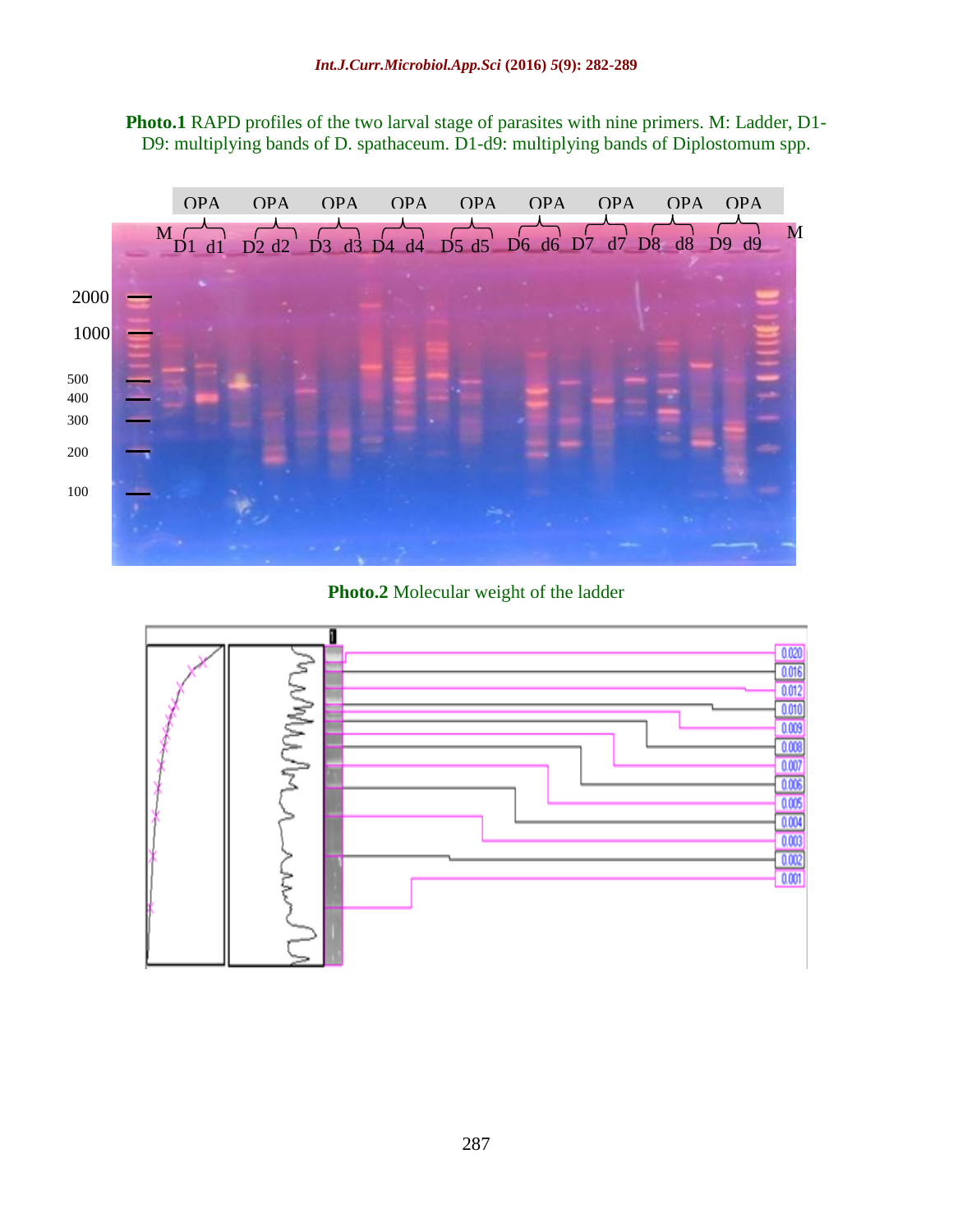#### *Int.J.Curr.Microbiol.App.Sci* **(2016)** *5***(9): 282-289**



**Photo.3** Agarose gel electrophoresis showing the RAPD profiles of the larval stage of the two parasites

The Genetic Polymorphic was detected by comparing the multiplying forms of binds which rang from 2-9 and estimated the molecular weight between them The primers OPA1,OPA2,OPA4,OPA6 and OPA9 did not gave any share bands while the primers OPA3 and OPA5 gave two bands.The primers OPA7 and OPA8 gave one shared band only

There are many differences in the bands formed between the two species particularly the bands with M.W. between 200-1000 (Table 4.). The apperance of bands which different in number and location on the gel agarose show the difference in molecular weight of those bands which reflect genetic difference between the larval stage of both species. The genetic similarities value

(0.125) and genetic distance (0.875) showed the large genetic distance between both species. On the basis of this study there are two species of *Diplostomum (Diplostomum spathaceum* & *Diplostomum* spp). infect the eyes of local fish in Basrah Province.

## **References**

- Benito, C., Figueiras, A.M., Zaragozal, C., Gallego, F.j., Dela Penal, A. 1993. Rapid identification of *Trijticeae geno* types from single seed using the polymerase chain reaction. *J. Plant Mol. Biol.,* 21: 181-183.
- Mckeown, C.A. & Irwin, S.W.B. 1995. The life cycle stages of three Diplostomum species maintained in the laboratory. *Int. J. Parasitol.,* 25: 897-906.